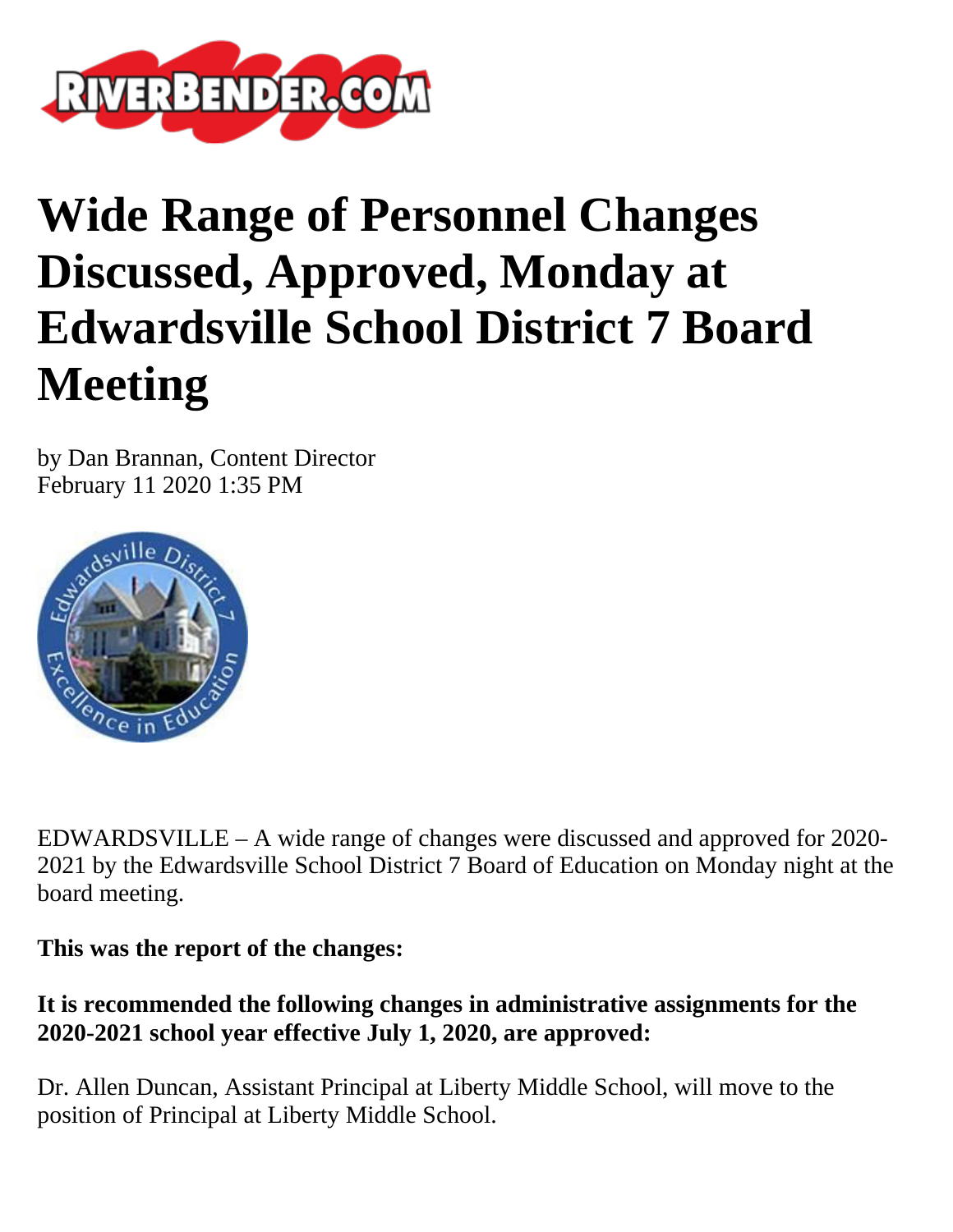Adam Garrett, Director of Student Services and Special Education, will move to the position of Assistant Superintendent of Personnel and Student Services.

Dr. Cornelia Smith, Principal at Leclaire Elementary School, will move to the position of Director of Human Resources and Student Services.

Tara Fox, Principal at Woodland Elementary School, will move to the position of Director of Curriculum and Instruction.

Beth Jacobs, Curriculum Coordinator, will be moved to the newly created position of Coordinator of Instructional Technology and Communications.

Paul Stuart, Assistant Principal at Edwardsville High School, will move to the position of Curriculum Coordinator.

Dr. Steve Stuart, Principal at Lincoln Middle School, will move to the position of Principal at Edwardsville High School.

## **It is recommended that the following classified resignations be accepted:**

**Sherry St. Aubin;** 7 hour Extraordinary Care Assistant, Edwardsville High School; effective February 5, 2020.

**Lori Gergen;** 7 hour Extraordinary Care Assistant, Edwardsville High School; effective February 4, 2020.

### **It is recommended that the following exempt termination be accepted:**

**Monica Mitchell;** 5.5 hour Kid Zone Site Counselor, Woodland Elementary School; effective February 3, 2020.

### **It is recommended that the following exempt resignations be accepted:**

**Nakia Smith;** 5.5 hour Kid Zone Site Counselor, Woodland Elementary School; effective February 7, 2020.

**Daryl Weldon;** 5.5 hour Kid Zone Site Counselor, Nelson Elementary School; effective February 3, 2020.

## **It is recommended that the following classified transfers be approved:**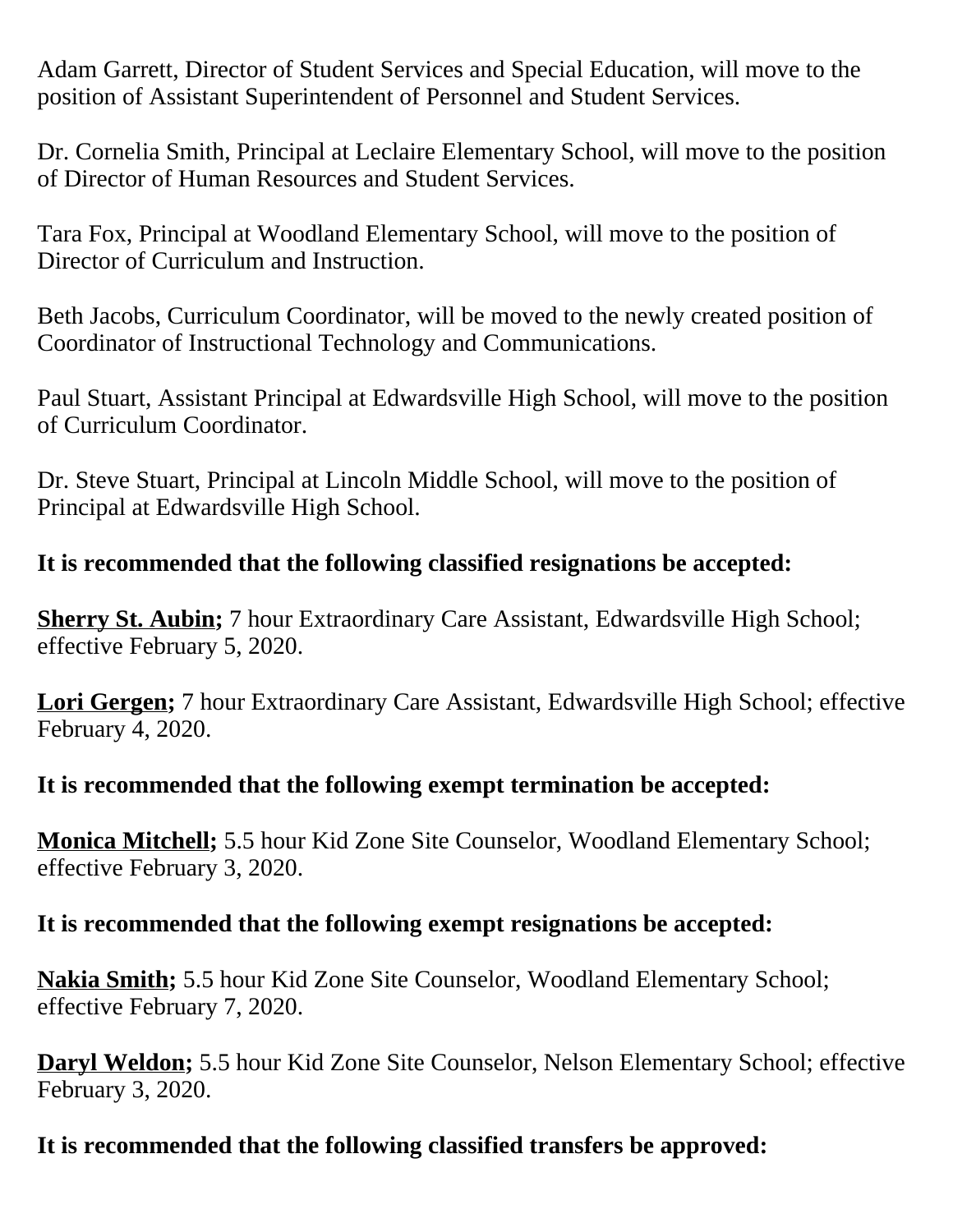**David Caulk;** from 8 hour, 12 month Evening Custodian, Woodland Elementary School; to 8 hour, 12 month Day Custodian, Sports Complex; Step 1, \$11.85 per hour; effective February 10, 2020.

**Amanda Adams;** from 4 hour Cafeteria Worker, Goshen Elementary School; to 6 hour Cafeteria Worker, Albert Cassens Elementary School; effective January 29, 2020.

**Jacqueline Ross;** from 6 hour Cafeteria Worker, Albert Cassens Elementary School; to 4 hour Cafeteria Worker, Goshen Elementary School; effective January 29, 2020.

# **It is recommended that the following classified candidates be employed:**

**Dylan Messina;** 8 hour, 12 month Evening Custodian, Lincoln Middle School; Step 1, \$12.15 per hour including stipend; effective February 11, 2020.

**Ryan Eads;** 8 hour, 12 month Evening Custodian, Woodland Elementary School; Step 1, \$12.15 per hour including stipend; effective February 11, 2020.

**Rachel Smith;** 3 hour Instructional Assistant, Midway Elementary School; PARA, Step 1, \$10.60 per hour; effective February 11, 2020.

# **It is recommended that the following certified change in retirement be approved:**

**Kim Robeza;** School Nurse, Liberty Middle School; from the end of the 2021-2022 school year to the end of the 2020-2021 school year.

# **It is recommended that the following certified candidates be employed:**

**Brian Hart;** Science Teacher, Edwardsville High School; Bachelor's +16, Step 4, Annual salary \$45,229.00; effective January 27, 2020.

**Cheri Gaston;** Speech/Language Pathologist, Goshen Elementary School; Annual salary to be determined; effective January 27, 2020.

## **It is recommended that the following exempt candidates be employed:**

**Cory Woosley;** Exempt Nurse, Midway Elementary School; Annual salary \$30,000.00; effective February 18, 2020.

**Kathleen Robinson;** 5.5 hour Kid Zone Site Counselor, Hamel Elementary School; \$10.00 per hour; effective January 27, 2020.